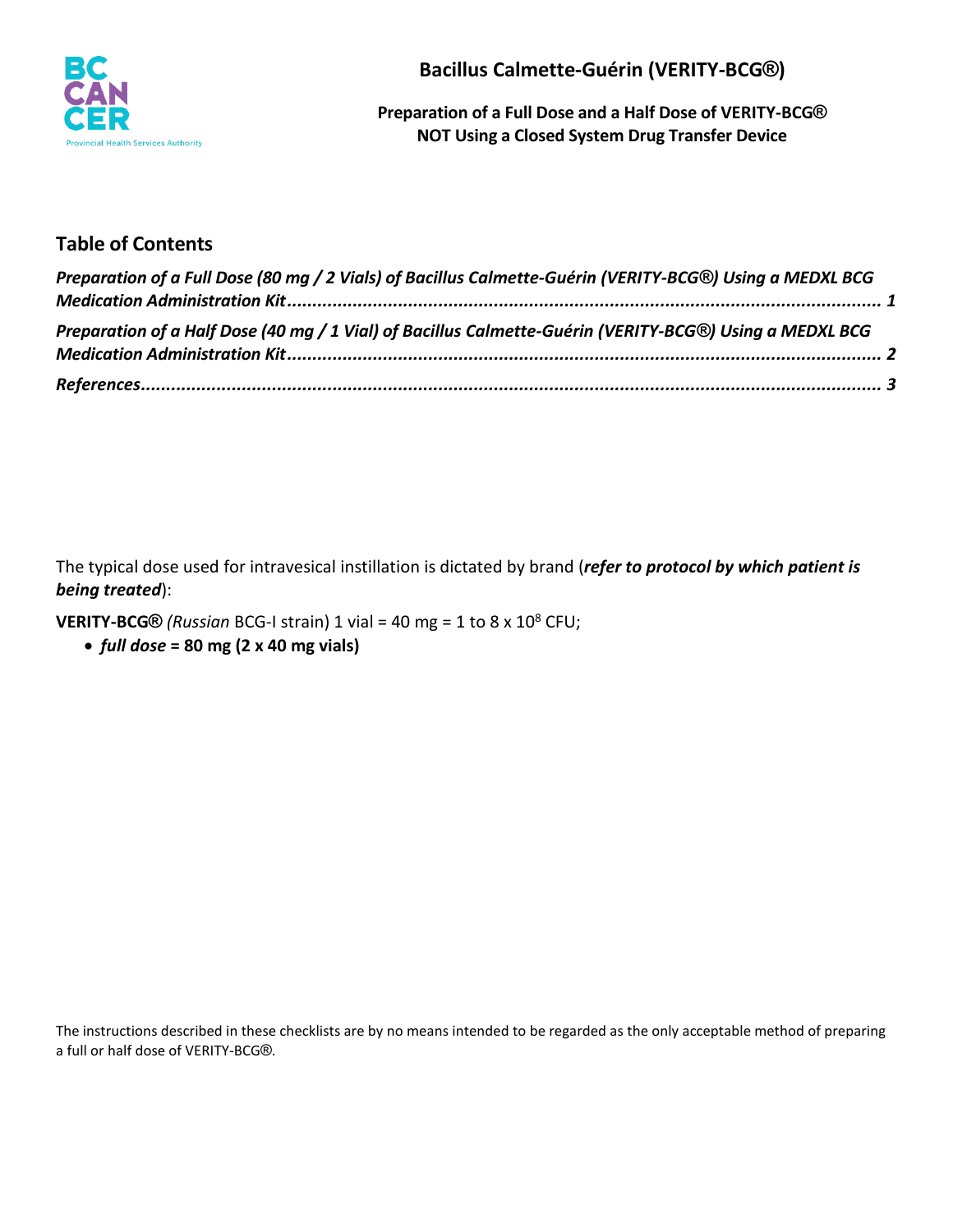#### <span id="page-1-0"></span>**Preparation of a Full Dose (80 mg / 2 Vials) of Bacillus Calmette-Guérin (VERITY-BCG®) Using a MEDXL BCG Medication Administration Kit**

#### *Note:*

• When reconstituting two vials of VERITY-BCG® use of a Closed System Drug Transfer Device is recommended as the system is opened when transferring the drug-filled syringe from the first reconstituted vial to the next.

#### *Supplies:*

- $\checkmark$  2 x VERITY-BCG® 40 mg vials
- $\checkmark$  1 x Intravenous (IV) solution bag of preservative-free normal saline (NS) 0.9%
- $\checkmark$  1 x 50 mL BD syringe
	- $\circ$  Note that a 60 mL syringe may be used in place of the 50 mL BD syringe; the total volume in the syringe after dilution of the drug remains at 45 mL
- $\times$  1 x needle
- $\checkmark$  1 x chemotherapy vent
- $\checkmark$  1 x MEDXL BCG Medication Administration Kit (BCG Kit)
- 1. attach a needle to the syringe and withdraw 45 mL of normal saline into the syringe
- 2. insert the chemotherapy vent into one of the VERITY-BCG® 40 mg vials; ensure the bevel of the chemotherapy vent needle remains high in the vial (close to the vial stopper)
- 3. insert the needle attached to the NS syringe into the same VERITY-BCG® vial so that the bevel of the needle is positioned lower in the vial than the bevel of the chemotherapy vent needle
- 4. with the vial in an upright position, inject approximately 1 mL of NS into the vials
- 5. allow the VERITY-BCG® suspension to stand for a few minutes, then gently swirl to suspend; do not remove either of the needles from the vial
- 6. withdraw the VERITY-BCG® suspension into the syringe; repeat step 4 as necessary until all drug from the vial has been withdrawn into the syringe
	- ensure the bevel of the chemotherapy vent is not in solution when adding solution to the vial as this will plug the filter on the vent
- 7. attach the VERITY-BCG® syringe to the luer lock end of the BCG Kit; align the 'OFF' arrow with the catheter tip
- 8. attach the second VERITY-BCG® 40 mg vial to the other end of the BCG Kit
- 9. with the vial in an upright position, withdraw approximately 1 mL of air from the vial into the syringe and allow approximately 1 mL of reconstituted VERITY-BCG® to flow back into the vial as pressure in the vial equalizes
- 10. allow the BCG suspension to stand for a few minutes, then gently swirl to suspend
- 11. withdraw the BCG suspension into the syringe; repeat step 9 as necessary until all drug from the second vial has been withdrawn into the syringe
- 12. align the 'OFF' arrow with the syringe until ready to administer to the patient
- 13. do **not** detach the vial or the syringe from the BCG Kit
- 14. the VERITY-BCG®-filled syringe MUST be labelled with the **beyond use (expiry) date and time**; the prepared dose **MUST** be administered to the patient before the beyond use date and time have passed
- 15. leftover BCG must **NOT** be saved for a future patient
- 16. dispose of all supplies used to reconstitute BCG as biohazardous waste according to site-specific policies and procedures

#### *Note:*

- **BCG** *must* **be administered within 2 hours of the start of reconstituting the drug in the vial1,2**
- **USE ASEPTIC TECHNIQUE THROUGHOUT**

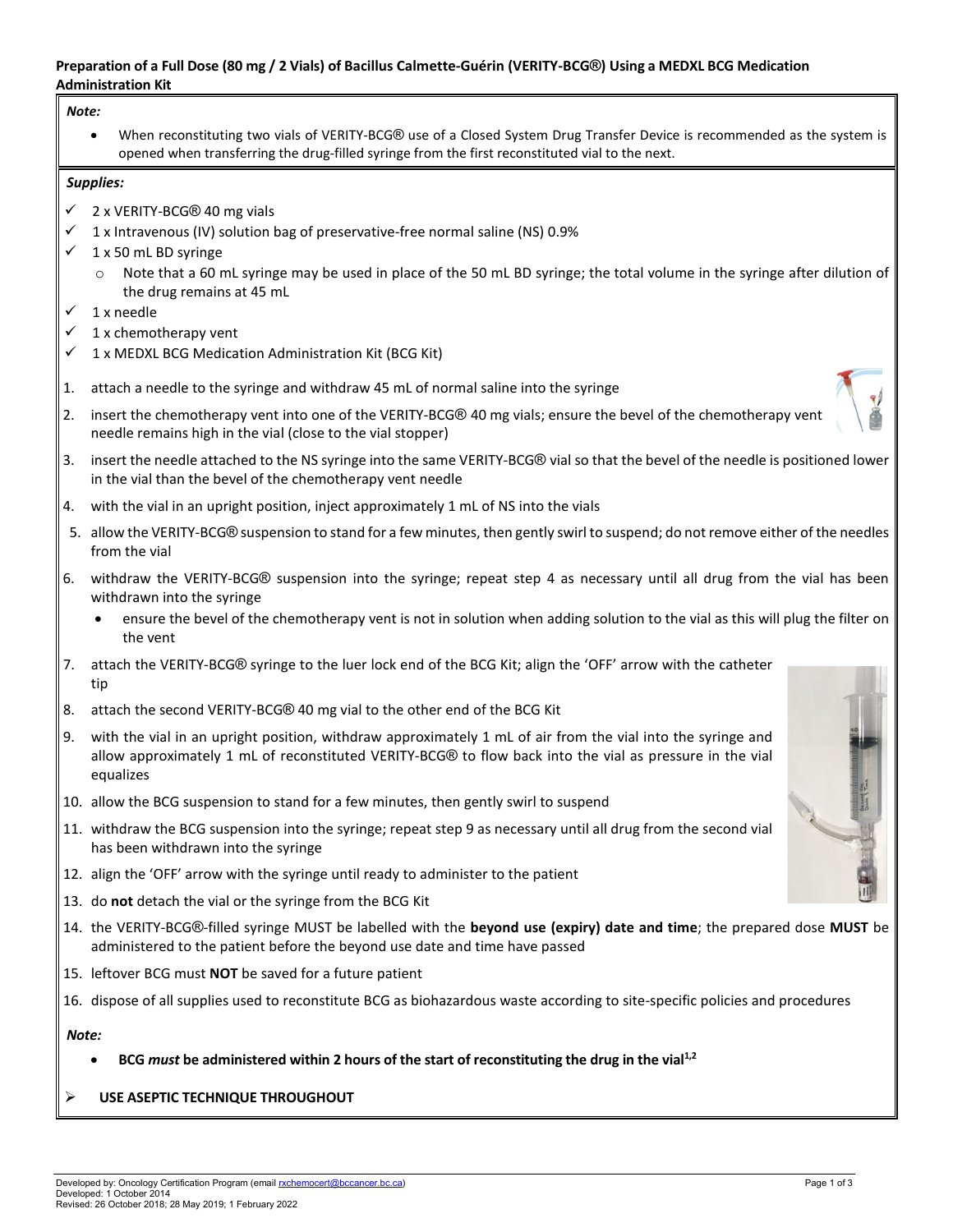#### <span id="page-2-0"></span>**Preparation of a Half Dose (40 mg / 1 Vial) of Bacillus Calmette-Guérin (VERITY-BCG®) Using a MEDXL BCG Medication Administration Kit**

#### *Note:*

• As long as the syringe and VERITY-BCG® vial are NOT disconnected from the MEDXL BCG Medication Administration Kit, it is not necessary to use a Closed System Drug Transfer Device to reconstitute one vial of VERITY-BCG® and dilute in 45 mL of normal saline

#### *Supplies:*

- $\checkmark$  1 x VERITY-BCG® 40 mg vial
- $\checkmark$  1 x Intravenous (IV) solution bag of preservative-free normal saline (NS) 0.9%
- $\checkmark$  1 x 50 mL BD syringe
	- $\circ$  Note that a 60 mL syringe may be used in place of the 50 mL BD syringe; the total volume in the syringe after dilution of the drug remains at 45 mL
- $1 x$  MEDLX BCG Medication Administration Kit (BCG Kit)
- 1. withdraw 45 mL of normal saline into the syringe
- 2. attach the NS-filled syringe to the luer lock end of the BCG Kit; align the 'OFF' arrow with the catheter tip
- 3. attach the VERITY-BCG® vial to the other end of the BCG Kit and record the **beyond use (expiry) date and time** on the syringe and that **the contents of the syringe contains a 1/2 dose (40 mg) of VERITY-BCG®**
- 4. with the vial in an upright position, withdraw approximately 1 mL of air from the vial into the syringe and allow approximately 1 mL of NS to flow back into the vial as pressure in the vial equalizes
- 5. allow the VERITY-BCG® suspension to stand for a few minutes, then gently swirl to suspend
- 6. withdraw the VERITY-BCG® suspension into the syringe; repeat step 4 as necessary until all drug from the vial has been withdrawn into the syringe
- 7. align the 'OFF' arrow with the syringe until ready to administer to the patient
- 8. do not detach the vial or the syringe from the BCG Kit
- 9. the prepared dose **MUST** be administered to the patient before the beyond use date and time have passed
- 10. leftover BCG must **NOT** be saved for a future patient
- 11. dispose of all supplies used to reconstitute BCG as biohazardous waste according to site-specific policies and procedures

#### *Note:*

• **BCG** *must* **be administered within 2 hours of the start of reconstituting the drug in the vial1,2**

### **USE ASEPTIC TECHNIQUE THROUGHOUT**